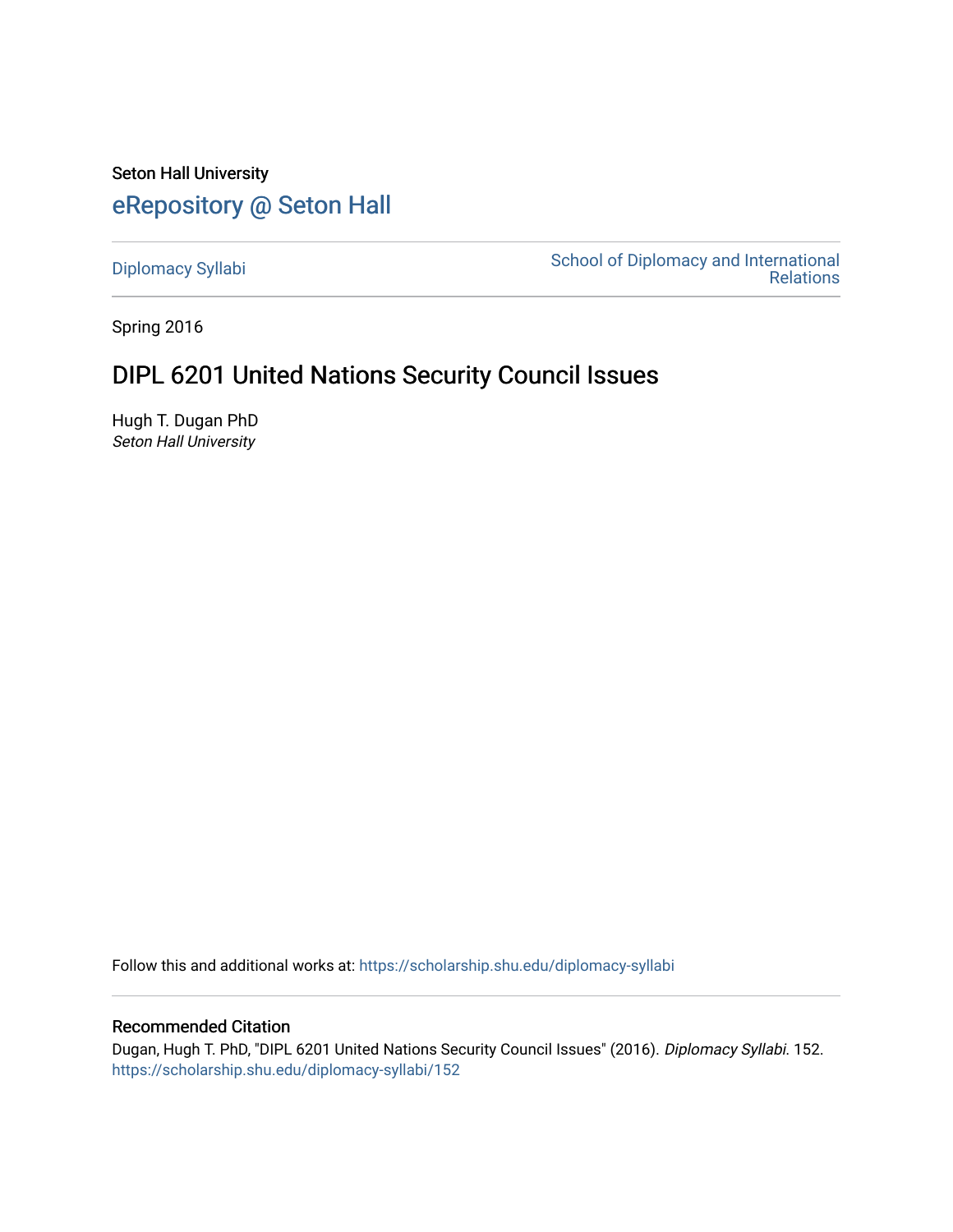### SCHOOL OF DIPLOMACY AND INTERNATIONAL RELATIONS **SETON HALL UNIVERSITY**

## **UNITED NATIONS SECURITY COUNCIL ISSUES (DIPL 6201)**

Instructor: Hugh Dugan Spring 2016

Thur 7:35-9:45pm

E-mail: duganhug@shu.edu Tel.: 212 380-6975

## **COURSE DESCRIPTION**

This course is designed to provide an academic and practical understanding of the impact of United Nations Security Council considerations and actions based on its writ to promote international peace and security.

The properties, processes, policy menu, politics, performance, and products of the United Nations Security Council will be assessed in light of post-Cold War dynamics in international relations.

The course is designed to impart sound knowledge of the Council's

- Role as established by the United Nations Charter and as evolved over time,
- Legal framework and institutional properties (to include the background creation of the Council),
- Decision making processes, from both conceptual and practical perspectives,
- Menu of policy topics, and
- Products, outputs, and outcomes of the Council's considerations.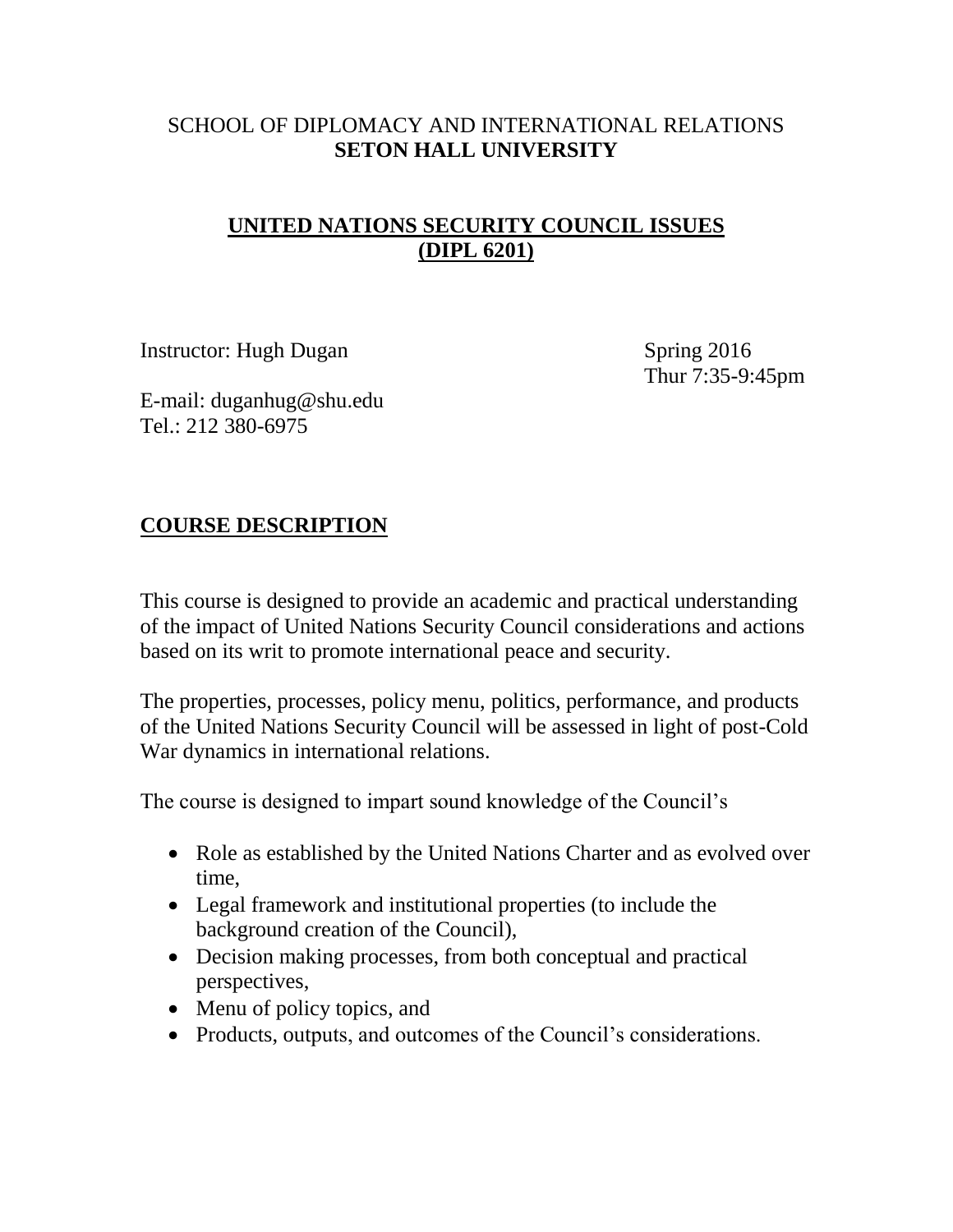In the course of discussion, policy topics will include peacekeeping, human rights, humanitarian intervention, post-conflict peace building, Secretary-General selection process, weapons of mass destruction and UN reform. Other issues would include children in armed conflict, conflict mediation, conflict prevention, disarmament, drug trafficking, energy, security and climate change, justice, impunity and rule of law, the protection of civilians, regional arrangements, sanctions, small arms, terrorism and women peace and security.

Please note that as interesting as each of these topics may be, this course is not about those topics, rather the Security Council.

More specifically, the course is designed

- to examine the Security Council's structure in detail, and to understand the roles of its machinery,
- to explore the challenges faced by the Security Council, both political and structural (such as its capabilities for impact in international matters) to as to appreciate the difficulties inherent in its ongoing reform,
- to appreciate the need and effort needed to formulate policy oriented recommendations about issues related to the legitimacy and effectiveness of the Security Council,
- to study the policies of nations and groups of nations at the UN Organization as regards peace and security so as to understand better the process of deliberations and agreements by UN member states and their translation into programs and activities by the Secretariat,
- to become familiar and be able to appraise critically academic and political debates about the workings of the Security Council,
- to recognize and apply relevant theoretical approaches to the study of the Security Council,
- to appreciate the Security Council within the larger UN System, UN Organization, and relevant other entities, to include a mental mapping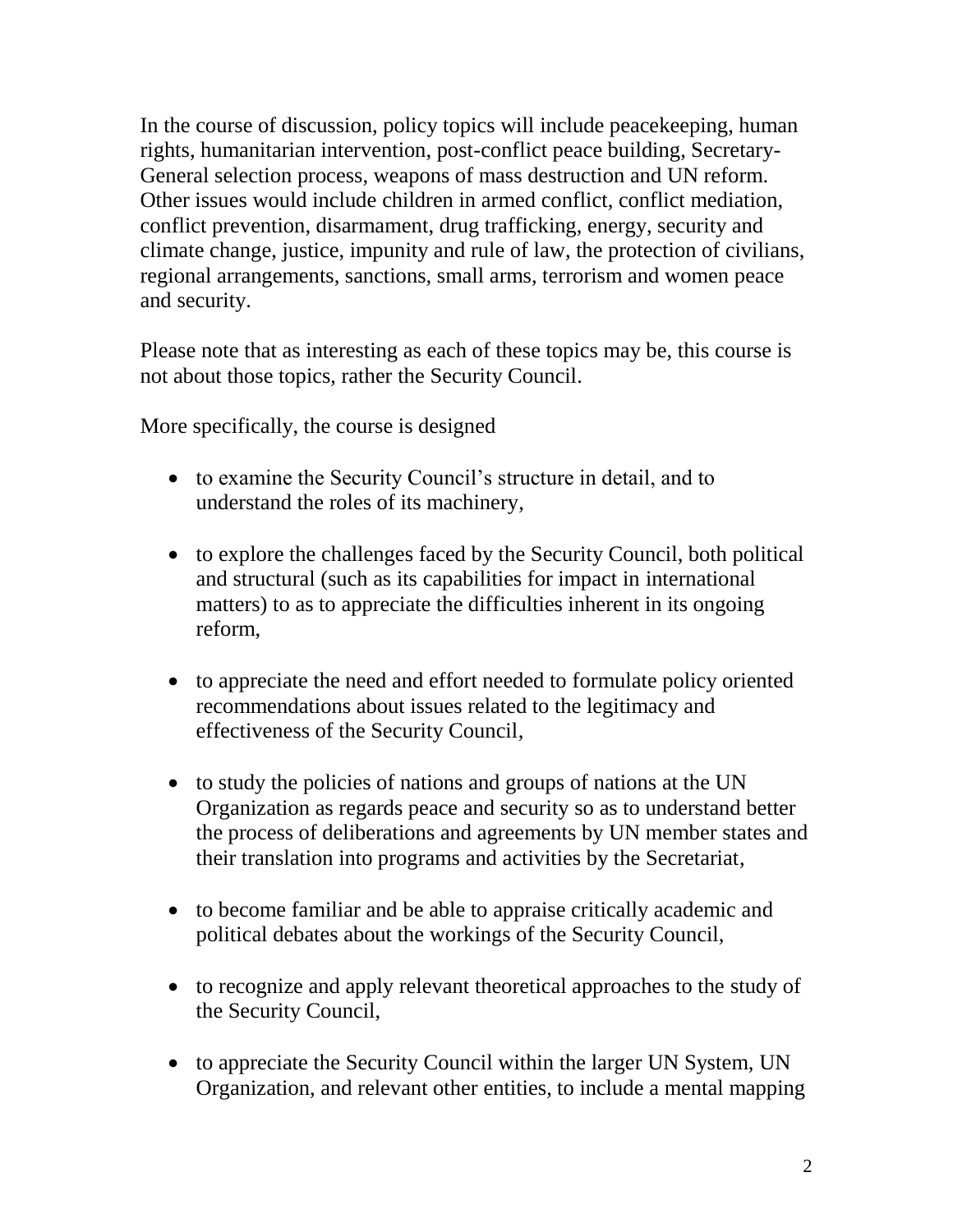of the United Nations system as regards it core pillar for peace and security. This implies an understanding of the Council's historical foundations, current structures, operations and functionalities, the nature of representation in the Council, and the Council's capacity for addressing contemporary issues;

• to re-imagine international machinery for international cooperation, specifically the UN Security Council, by surveying challenges encountered by it and considering enhanced approaches for international cooperation into the future given trends in threats to peace and security, the phenomenon of globalization, and global governance matters.

## **PEDAGOGICAL PURPOSES**

The course will promote students' understanding of global issues from a range of perspectives so as to develop viewpoints on how international cooperation might better address those issues.

With the Security Council as its basis for discussion, the course is designed to develop an analytical framework and student fluency to discuss with academics and practitioners the state of the world in terms relating to more effective and efficient international public sector management of evolving topics and trends relevant to the principles of the United Nations Charter.

It is programmed to develop critical analytical skills regarding the elaboration and stewardship of international machinery as a function of the key issues of peace and security as considered by the UN Security Council (without prejudice to other key UN issues related to development in the economic and social spheres, humanitarian matters, and human rights). It seeks

- to encourage students to develop critical analysis on the future of global governance given high uncertainties on the international scene,
- to debate future perspectives for international cooperation,
- to examine related questions from the perspectives of other nations;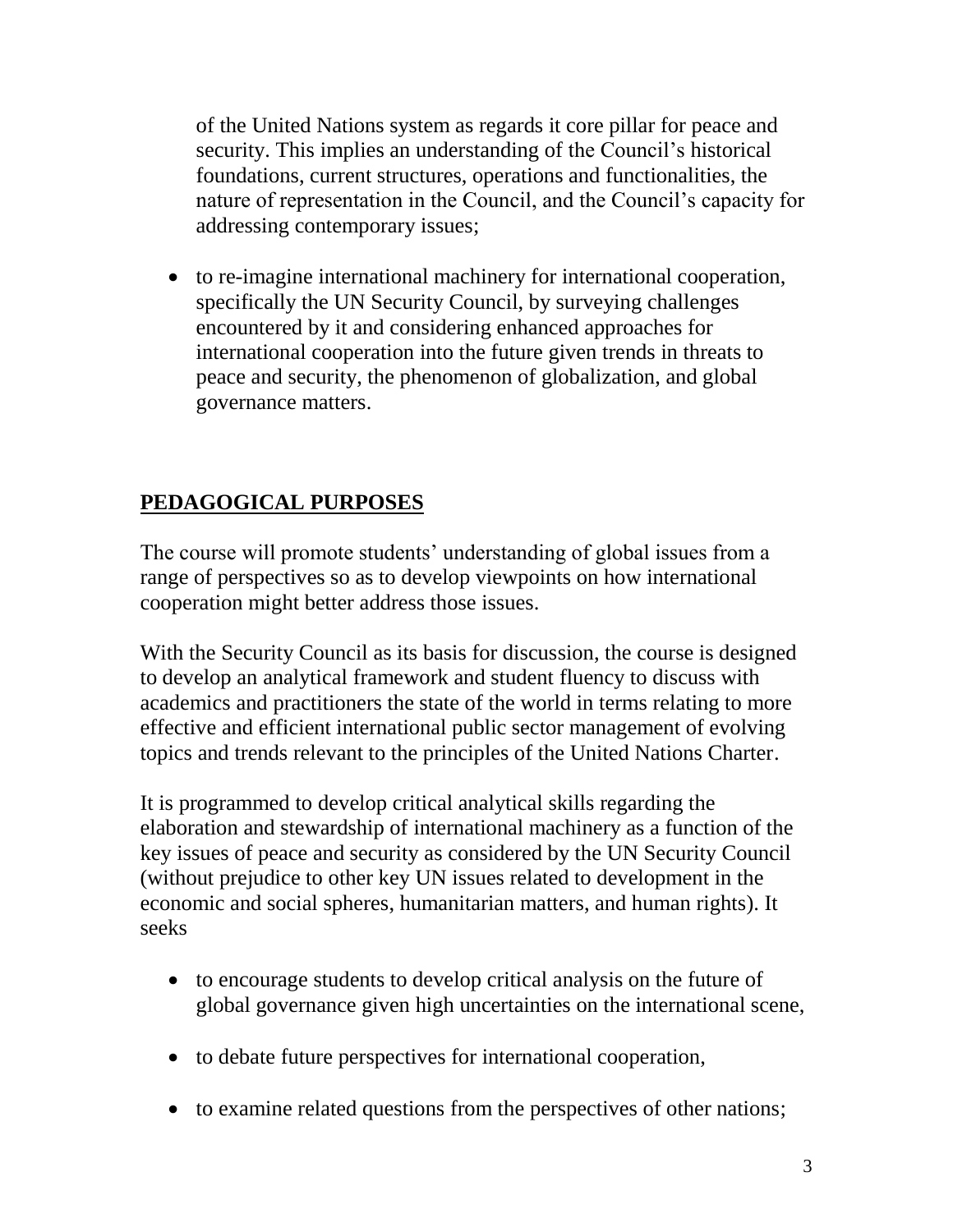• to locate and use effectively major sources of information, in this case, for the study of the United Nations and the Security Council.

Essentially, while always striving to know more, the student must come away from the course (1) knowing at least enough about the subject to be skeptical on certain claims and statements made by others, and (2) with the confidence and material to pursue discussions with other thoughtful stakeholders.

This course seeks to assist the student in developing the following:

- A capacity to describe explain causes and nature of major questions in the international system (e.g., economic development, conflict, the environment, human rights),
- The capacity to engage with serious stakeholders so as to contribute to the implementation of the UN Charter's purposes, specifically as regards the Security Council,
- An understanding and appreciation of the opportunities and constraints posed by inter-governmental conference diplomacy in an era of continued globalization and related developments and trends in global governance,
- A grasp of networking within UN-relevant spheres beyond the classroom,
- Important citizenship skills such as participation, cooperation and collaboration, negotiation, diplomacy, conflict resolution, and stewardship of international machinery;
- Effective and efficient composition of thought in writing and speaking on these matters.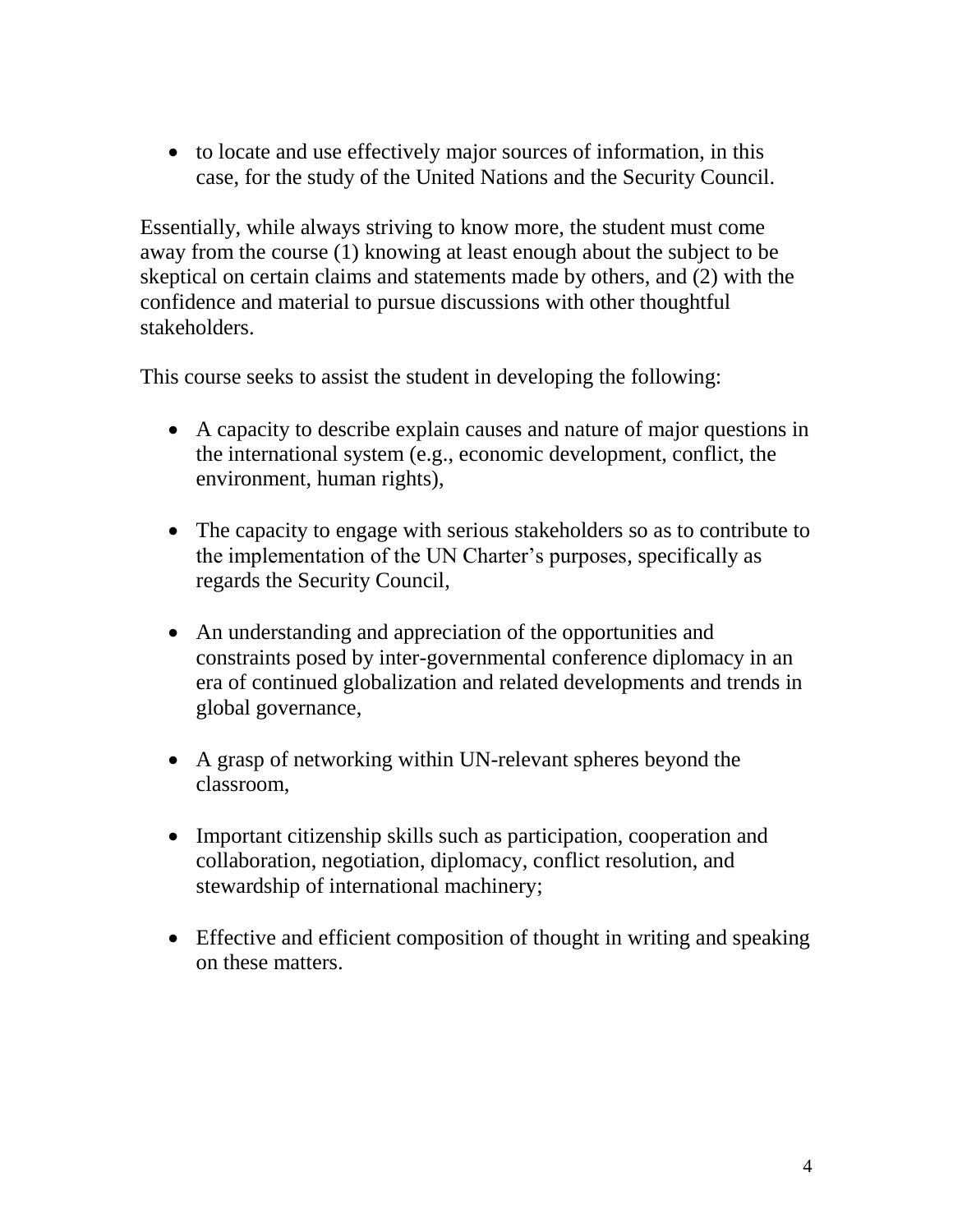## **COURSE MODALITIES**

The class meeting will begin with a discussion of current events relevant to the UN Security Council, and then proceed to a lecture /discussion of that week's topic.

The success of a course in large part hinges on the **sustained participation** of students. Active participation in class discussions is a requirement as well as an important component of the final grade. Students are thus expected to come to class well prepared to discuss and critique the required readings. *Class time will fly by or it will drag by, depending upon students' level of preparation and participation.* 

After an introductory lecture, a seminar-like format will occur throughout the term. It will depend upon student participation through the assigned presentations of topics as laid out in the weekly schedule (below).

Sessions will be organized around **student-led presentations** of the readings to kick off the discussion. Each student will have an opportunity to be a discussion leader several times during the term. The presentations should not exceed 20 minutes, briefly summarize the readings (i.e. key arguments, methods, theoretical underpinnings, etc.) *and* offer a critique/commentary on their strengths and weaknesses. The student may incorporate additional materials, such as those relating to current events of the Security Council, than those assigned into the presentation. Discussion leaders will be asked to provide one or two discussion questions which will serve as a springboard for the seminar's review of the question on hand.

We will maintain a complete record of **class notes**. For each class a student will be responsible for preparation of the class notes. They must be written by the Monday following the class and emailed to all colleagues. Class notes should not be longer than three pages to include

- Main points of the topic discussed in class;
- Key views expressed.

The **final examination** will be in essay format. The student will choose one of two questions during the first half of the exam time period. The same format will apply during the second half of the exam time period with two different questions from those posed earlier.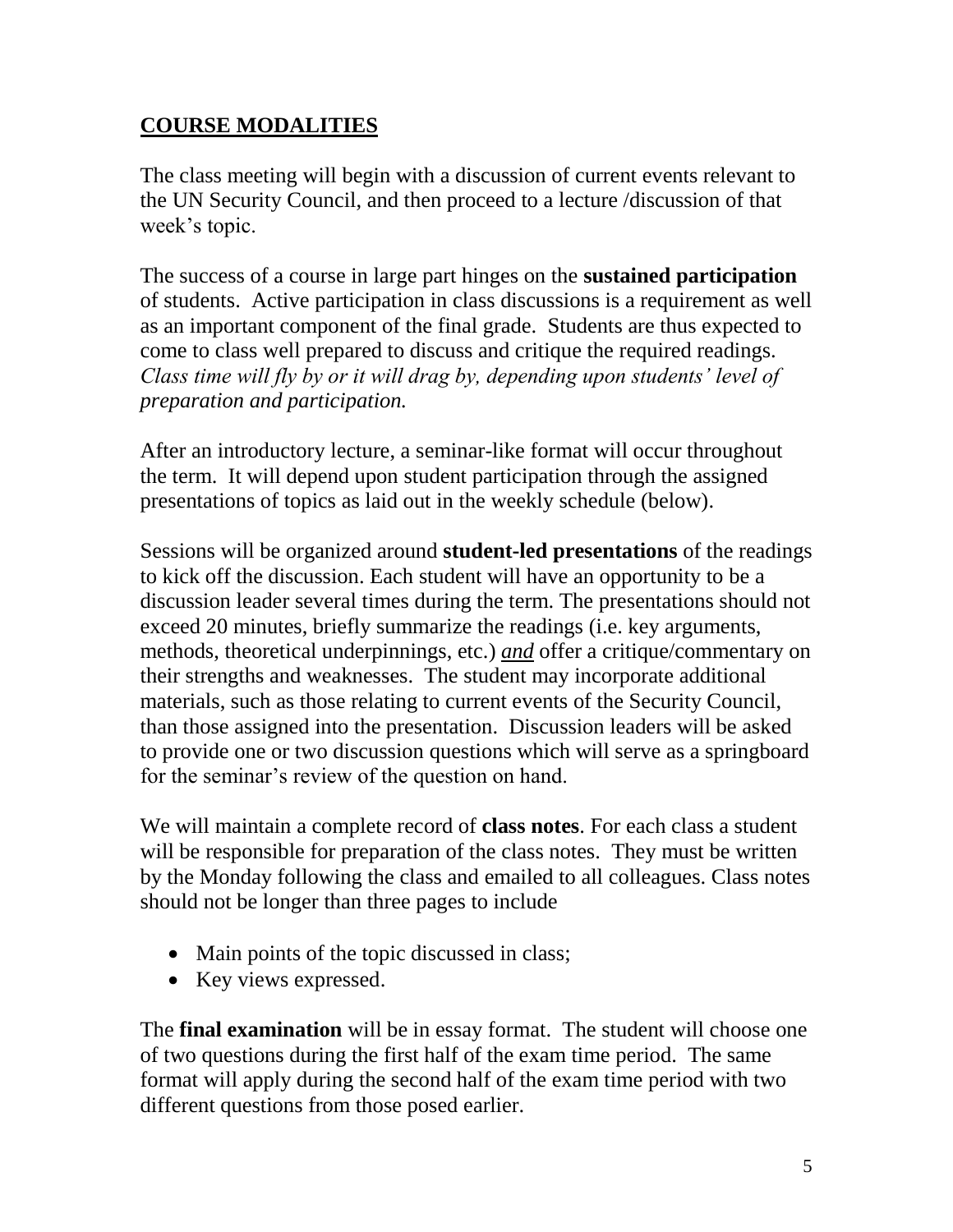If students must e-mail the professor, please note that responses would be delivered in the subsequent class meeting for the benefit of all students: duganhug@shu.edu.

*PLEASE NOTE: Out of courtesy to others and to avoid disruption, all personal electronic devices must be silenced during class time. Personal emails and texts may be reviewed during the mid-class break (10 minutes), not during class, so as to maintain effective classroom participation. Discussion in class will be on "Chatham House Rule" to facilitate both free exchange of views and confidentiality of classroom discussion as a learning environment. Therefore, students may not record or broadcast any part of the class time.* 

# **PERFORMANCE METRICS**

*Students will be evaluated and graded on these opportunities for demonstrating their facility with the subject matter.*

As this class only meets once a week, attendance is of paramount importance and absolutely required. Students should contact the professor about each absence to class. Unexcused absences will result in a reduced grade according to the circumstances.

Students will be tasked to read course materials, make presentations in class as assigned, prepare class notes as assigned, sit for the final written exam (essay); and participate in class. Participation is active involvement in discussion which includes careful listening, consideration, and respect for the opinions of others.

Writing clearly and succinctly is an important skill for those who progress in careers in international public service. Therefore, it will be a key component among the performance metrics.

Again, this class is heavily participatory. Participation shall reflect careful reading and consideration of each week's materials. There will be lectures by the instructor and speakers, but much learning occurs through active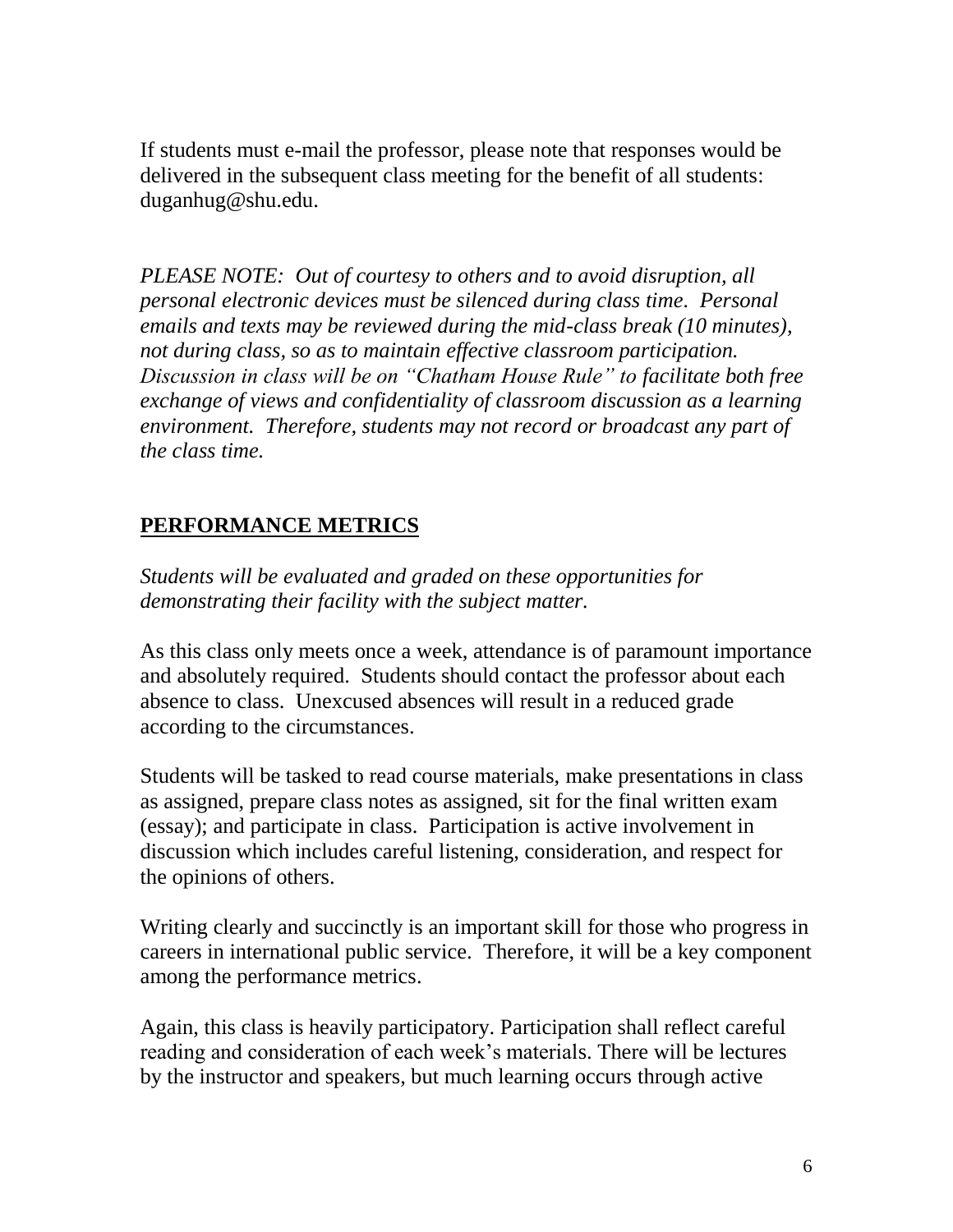engagement rather than through passive listening. For this reason, your presence and active participation will be expected at all sessions.

Grading will be based on

Class attendance: 10% Presentations: 30% Participation: 15% Note-talking: 5% Final Exam: 40%

Grading Scale

- F 0 through 55
- D- 56-59
- D 60 through 63
- $D+ 64$  through 67
- C- 68 through 71
- C 72 through 75
- $C+ 76$  through 79
- B- 80 through 83
- B 84 through 87
- B+ 88 through 91
- A- 92 through 95
- A 96 through 100.

## **READING**

The required reading for the course:

"The UN Security Council in the 21<sup>st</sup> Century", Editors Sebastian von Einsiedel, David M. Malone, and Bruno Stagno Ugarte, a project of the International Peace Institute, Lynn Rienner Publishers, 2016. This is the most authoritative and recent compilation of the finest writers on a myriad of topics related to the Security Council. It is available at [Amazon](http://www.amazon.com/UN-Security-Council-21st-Century/dp/1626372594/ref=sr_1_1?ie=UTF8&qid=1452785401&sr=8-1&keywords=The+UN+Security+Council+in+the+21st+Century) and elsewhere for about \$35.

Security Council Report newsletter, http://www.securitycouncilreport.org/.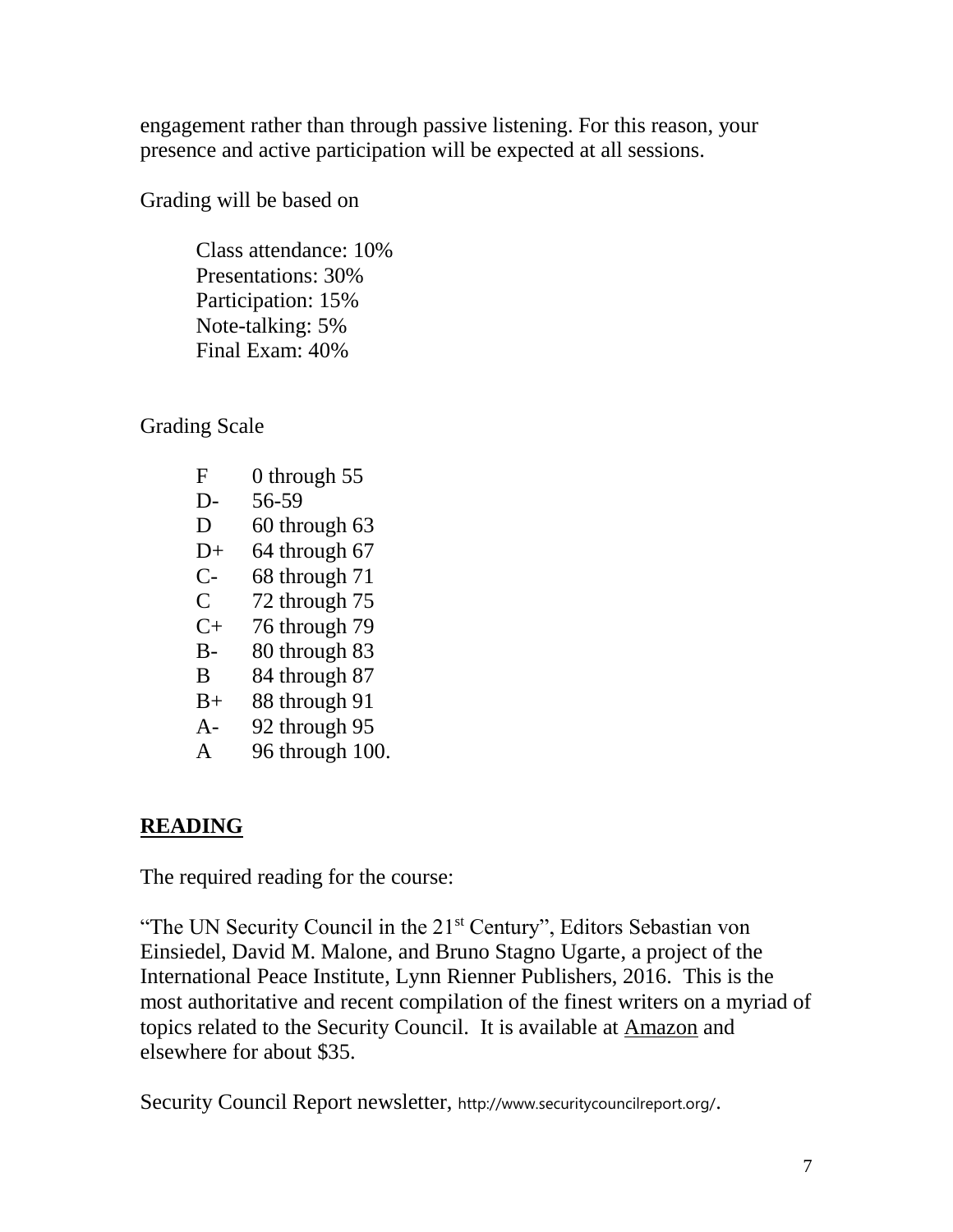These will be complemented by other materials keyed to the dynamic nature of the class discussions and identified as we go along.

### **WEEKLY PROGRAM**

**January 14**: Introduction to the Course

The following headings correspond directly to the chapters of "The UN Security Council in the 21<sup>st</sup> Century" listed above. They are to be read in advance of the class.

**January 21**: The UN Security Council: Decisions and Actions

**January 28:** Competing Interests on the Security Council

National perspectives

The United States China Russia France and the United Kingdom

**February 4**: Competing Interests on the Security Council

Power Dynamics Between Permanent and Elected **Members** 

Council Reform and the Emerging Powers

Working Methods of the Security Council

The Security Council for seventy years: ever changing or never changing?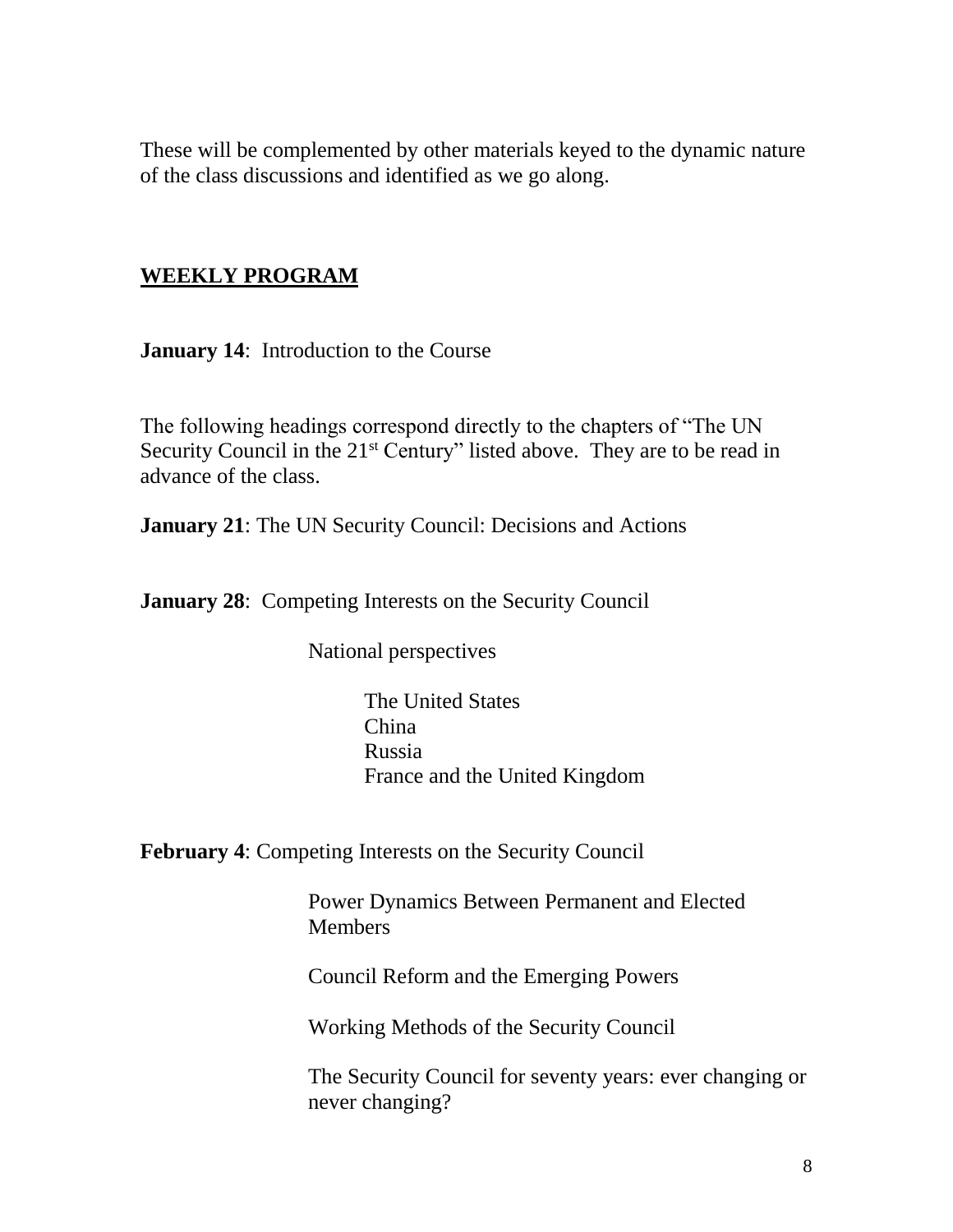**February 11**: Addressing Thematic Issues

Humanitarian Action and Intervention

Promoting Democracy

Acting on Human Rights

Responding to Terrorism

Confronting Organized Crime and Piracy

Weapons of Mass Destruction: Managing Proliferation

**February 18:** Enforcing Security Council Mandates

The Use of Force

Robust Peacekeeping and the Limits of Force

The Security Council and NATO

The Role of Sanctions

**February 25**: Evolving Institutional Factors

Relations with the UN Secretary-General, including selection of the Secretary-General

**March 3:** No Class - Spring Break

**March 10:** Evolving Institutional Factors

Special Representatives of the Secretary-General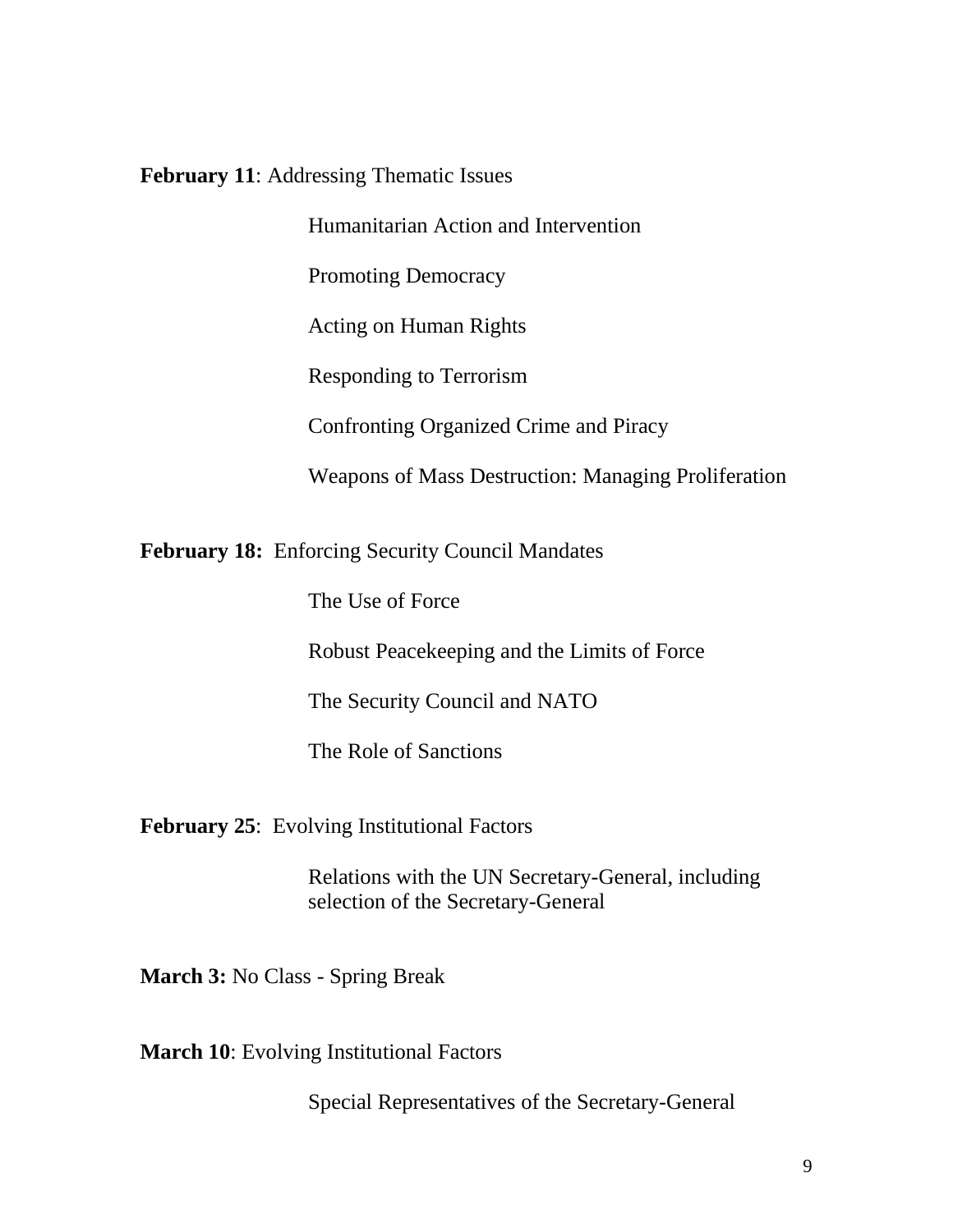Collaborating with Regional Organizations Groups of Friends

International Courts and Tribunals

**March 17:** Arria Exercise

**March 24**: No class - Holy Thursday

**March 31**: (Instead of meeting, day trip to the UN – date to be determined)

**April 7**: Country Cases

The Arab-Israeli Conflict

Iraq

The Balkans

Somalia

Sudan

**April 14: Country Cases** 

Afghanistan

The Democratic Republic of the Congo

Cote d'Ivoire

Libya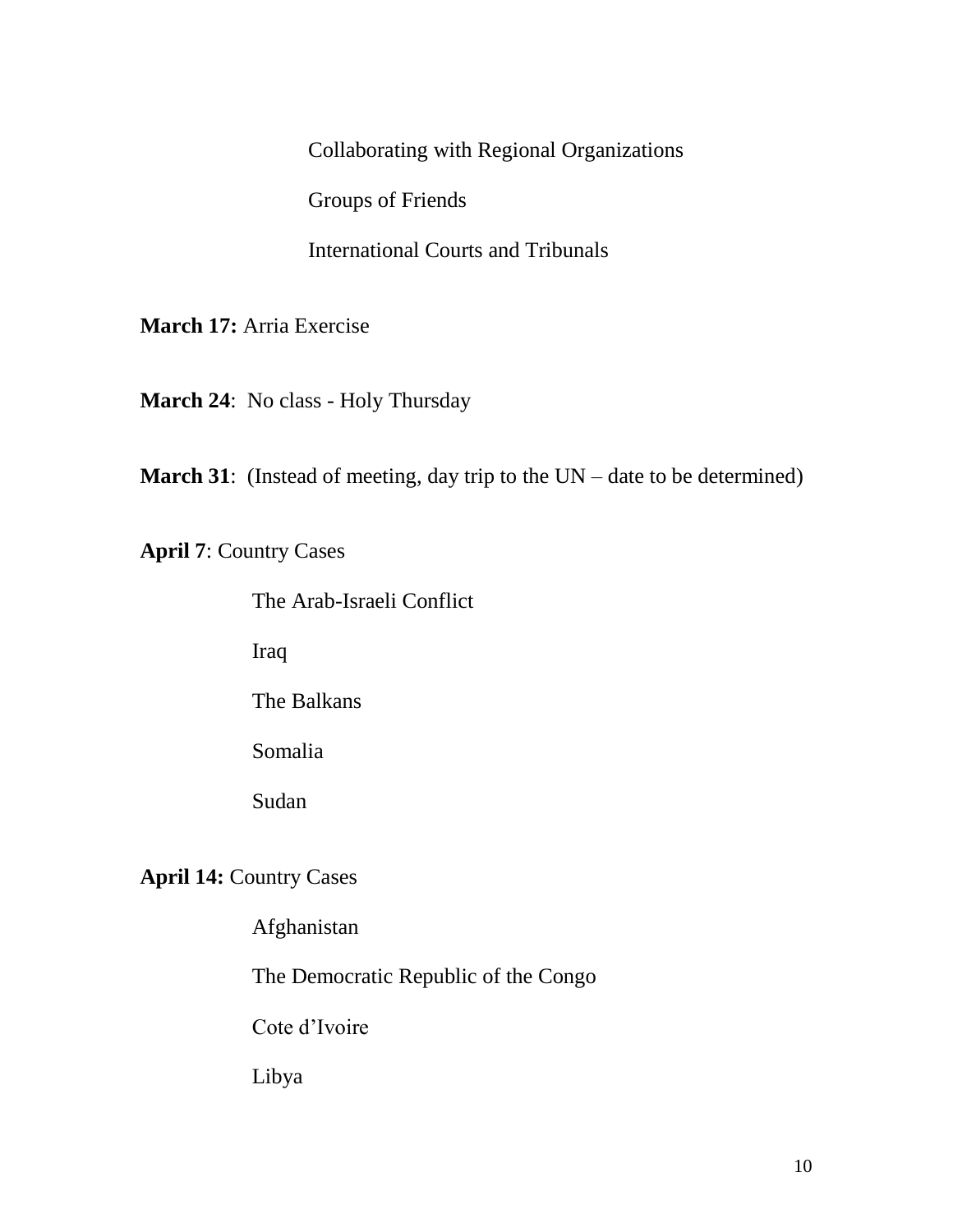Syria

**April 21:** The Security Council and International Order The Security Council and Peacekeeping The Security Council and International Law The Security Council and the Changing Distribution of Power The Security Council in a Fragmenting World

**April 28:** Conclusion: The Security Council and a World in Crisis

**May 5:** Exam; final class meeting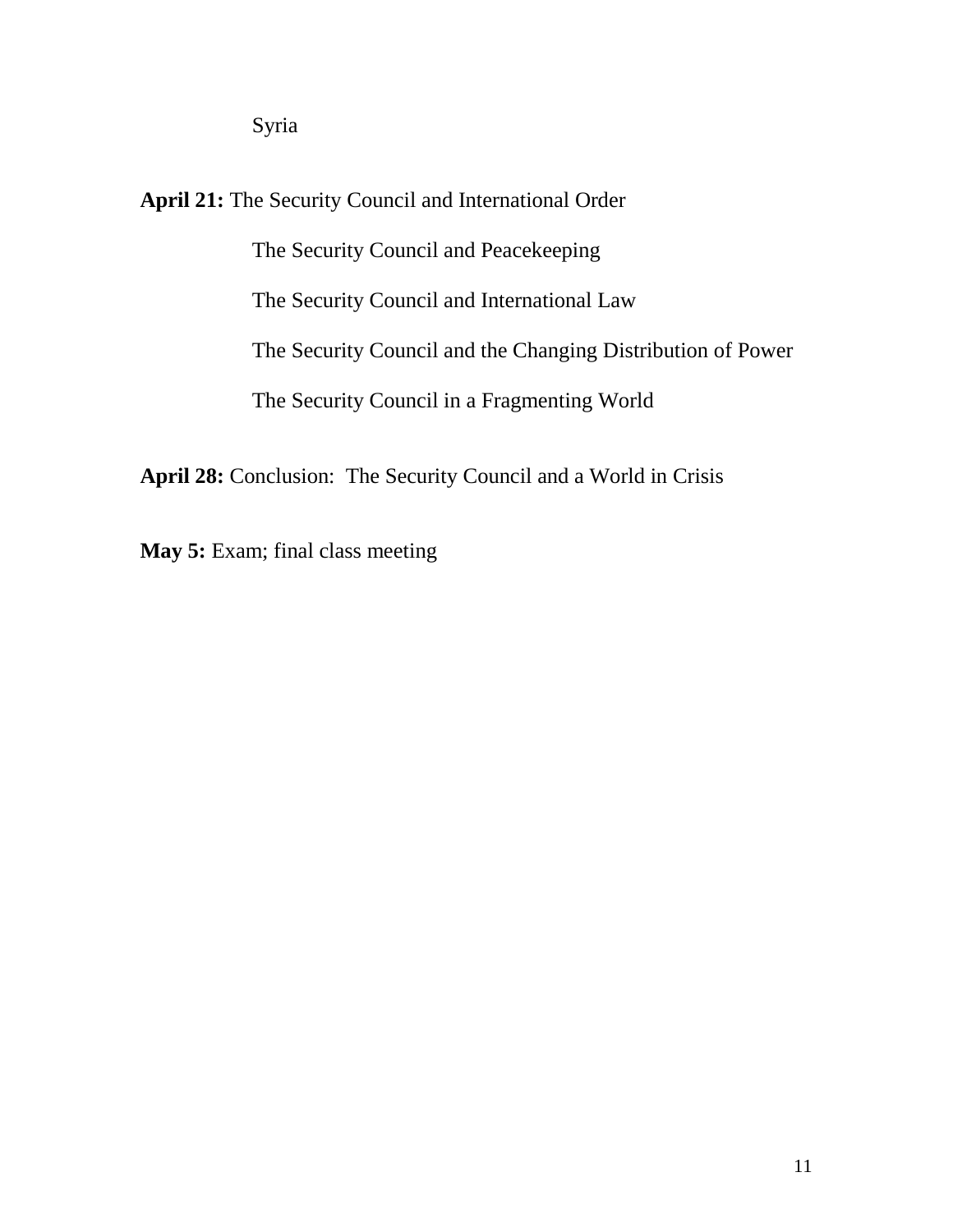## ACADEMIC INTEGRITY

All students are reminded to conform to the standards of the Whitehead School of Diplomacy and Seton Hall University regarding academic conduct and integrity: [http://www.shu.edu/academics/diplomacy/academic](http://www.shu.edu/academics/diplomacy/academic-conduct.cfm)[conduct.cfm](http://www.shu.edu/academics/diplomacy/academic-conduct.cfm)

Plagiarism and other forms of academic dishonesty will be reported to the administration, and may result in a lowered or failing grade for the course and up to possible dismissal from the School of Diplomacy. See university and school standards for academic conduct here:

- [http://www.shu.edu/offices/student-life/community](http://www.shu.edu/offices/student-life/community-standards/community-standards.cfm)[standards/community-standards.cfm](http://www.shu.edu/offices/student-life/community-standards/community-standards.cfm)
- <http://www.shu.edu/academics/diplomacy/academic-conduct.cfm>

## ACCOMMODATIONS

\*\*\* Under the Americans with Disabilities Act and Section 504 of the Civil Rights Restoration Act, students at Seton Hall University who have a disability may be eligible for accommodations in this course. Should a student require such accommodation, he or she must self-identify at the Office of Disability Support Services (DSS), Room 67, Duffy Hall, provide documentation of said disability, and work with DSS to develop a plan for accommodations. The contact person is Ms. Diane Delorenzo at [\(973\) 313-](http://tel:%28973%29%20313-6003) [6003.](http://tel:%28973%29%20313-6003) \*\*\*